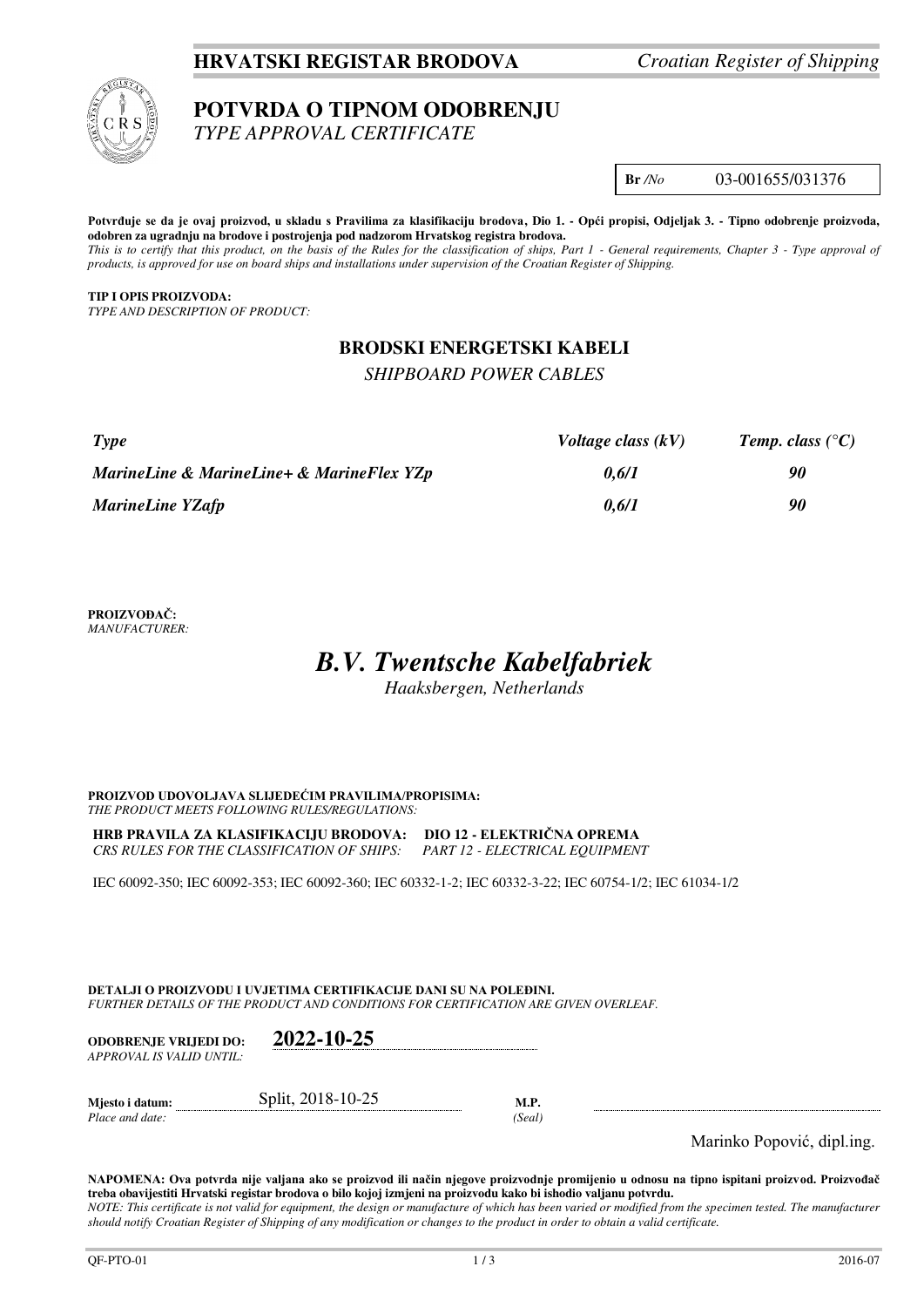#### **PODROBNIJI OPIS PROIZVODA:** *DETAILED PRODUCT DESCRIPTION:*

*Low voltage power cables for power and lighting applications in all ship areas. High abrasion resistant sheath. Halogen free and low smoke, flame retardant in fire conditions. Different sheath colours. Maximum conductor temperature: 90°C*

| 0.6/1kV                                                                                 |
|-----------------------------------------------------------------------------------------|
| $90^{\circ}$ C                                                                          |
| IEC 60332-1 and IEC 60332-3-22 Cat. A                                                   |
| IEC 60754-1/2                                                                           |
| IEC 61034-1/2                                                                           |
|                                                                                         |
| Plain or tinned stranded copper Class 2, round or sector shaped or Class 5 (MarineFlex) |
| <b>XLPE</b>                                                                             |
| Aluminium PE foil (YZafp types only)                                                    |
| SHF1                                                                                    |
|                                                                                         |

#### **Product Range:**

#### MarineLine YZp 0,6/1 kV

| Number of cores                         | Cross sectional area $\text{(mm)}$ |
|-----------------------------------------|------------------------------------|
| $\sim$<br>$\overline{\phantom{a}}$<br>◡ | 1.7<br>ر…                          |
| . —                                     | -300<br>∸ –                        |

#### MarineLine + YZp 0,6/1 kV

| Number of cores          | । (mm<br>Cross sectional area<br>. al Ca |
|--------------------------|------------------------------------------|
| $\overline{\phantom{a}}$ | 300                                      |

#### MarineFlex YZp 0,6/1 kV

| . .<br>Number<br>cores<br>$\mathbf{A}$ | Cross sectional area<br>(mm) |
|----------------------------------------|------------------------------|
|                                        | 300                          |
| $\sim$                                 | 10 –                         |

#### MarineLine YZafp 0,6/1 kV

| ∖հարիօբ<br>cores<br>Оt<br>٦u | area<br>(mm<br>ross sectional |
|------------------------------|-------------------------------|
| $\sim$                       | $\sim$                        |
| $\overline{\phantom{0}}$     | ر. د                          |
|                              | ر…                            |

#### **PODRUČJE PRIMJENE / POSEBNI GRANIČNI UVJETI:** *APPLICATION / LIMITATIONS:*

**Fiksna ugradnja na pomorskim brodovima i odobalnim objektima.** 

*Fixed installation in marine and offshore.*

# **DOKUMENTACIJA ZA TIPNO ODOBRENJE:**

*TYPE APPROVAL DOCUMENTATION:* 

TKF\_Catalogue Marine cables\_version 01-2018

#### **Izvještaj o ispitivanju**/ *test report*:

Raport no. 301dated 2004 Report no. P109452-1001 Issue: 3; BRE Global Ltd dated 2018-05-01 Report no. RD000693-1; J. Petrocchi/Laboratory dated 2017-09-06